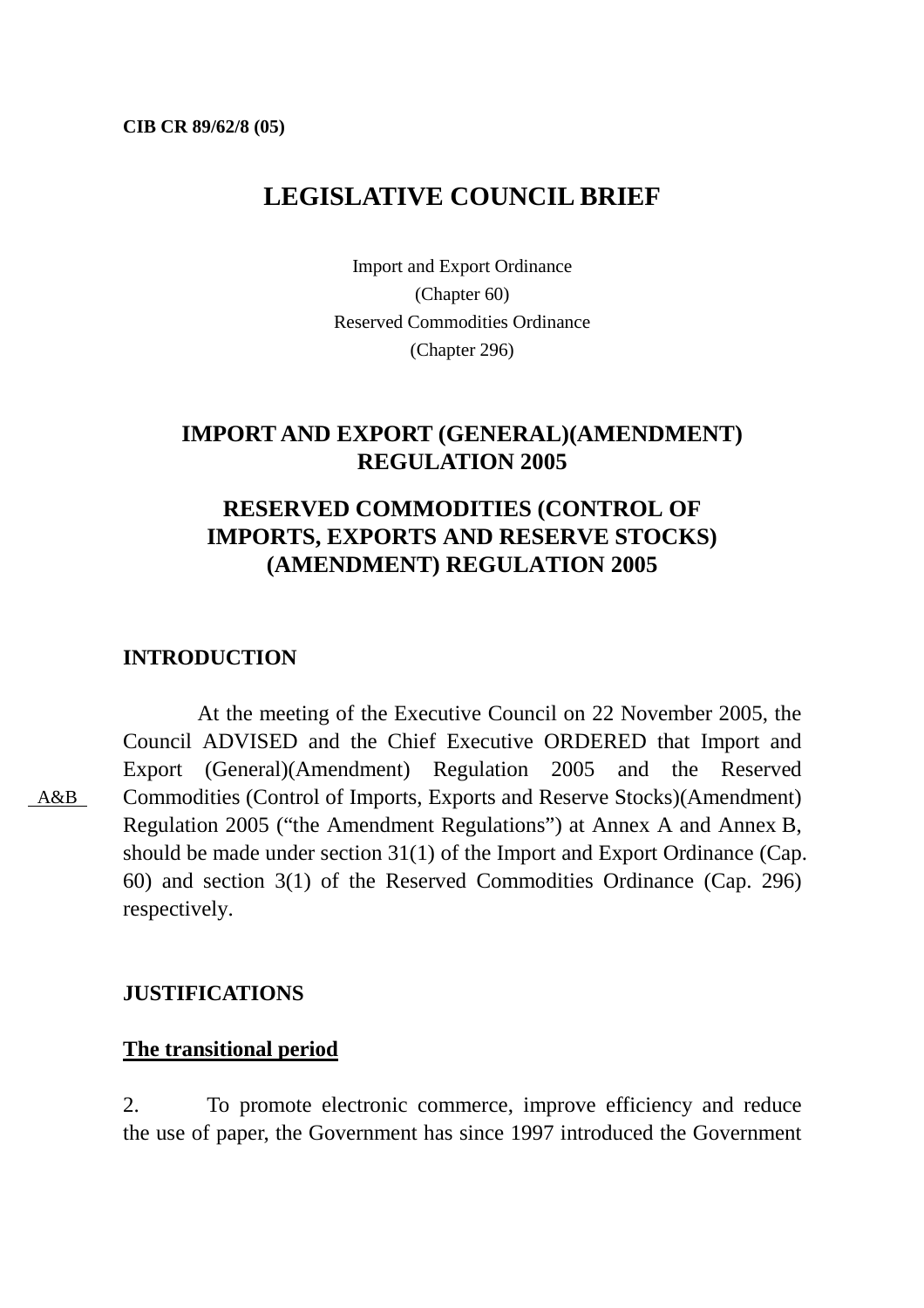Electronic Trading Services  $(GETS)^1$  for the trading community to submit by electronic means a number of official trade-related documents. The services of electronic submission of cargo manifests (EMAN) were launched in April 2003 with the commencement of the Import and Export (Electronic Transactions) Ordinance 2002. To allow time for the affected parties to get ready for the electronic mode of submitting cargo manifests, the Import and Export (Electronic Transactions) Ordinance 2002 includes provisions for a transitional period during which cargo manifests may be submitted in either paper or electronic form (the transitional period). The transitional period began on 11 April 2003 and will end at midnight on a day to be specified by the Commissioner by publishing notices in the Gazette. The Commissioner is empowered by various concerned Regulations to specify different end dates for the transitional period for different modes of transport.

## **Power to end the transitional period**

 $\overline{a}$ 

3. Section 31(1) of the Import and Export Ordinance (Cap. 60) empowers the Commissioner or the Director to specify any requirement for giving information required to be given to the Commissioner or the Director respectively in respect of any imported or exported article. Specifying a date to end the transitional period is a way to specify the requirement for giving the relevant cargo information. It has come to our notice that the cargo manifests<sup>2</sup> required under the relevant provisions of the Import and Export (General) Regulations (Cap. 60A) are delivered to the Director. Pursuant to section 31(1) of Cap. 60, the power to specify the end date for the transitional period should vest with the Director (not the Commissioner).

4. Section 3(1) of the Reserved Commodities Ordinance (Cap. 296) stipulates that the Director is empowered to specify any requirement for information required to be given to him in respect of any reserved commodity. Specifying a date to end the transitional period is a way to specify the requirement for giving the relevant cargo information. The cargo manifests $3$ required under the relevant provisions of the Reserved Commodities (Control of Imports, Exports and Reserve Stocks) Regulations (Cap. 296A) are

<sup>1</sup> GETS refers to the front-end services of collecting data from traders and carriers, validating such data and transmitting them to the Government. 2

<sup>&</sup>lt;sup>2</sup> Manifests required under the relevant provisions of Cap. 60A are those relating to textiles under the Textiles Trader Registration Scheme and those relating to specified articles (i.e. optical disc mastering and replication equipment).

<sup>&</sup>lt;sup>3</sup> Manifest required under the relevant provisions of Cap. 296A are those relating to reserved commodities (i.e. rice).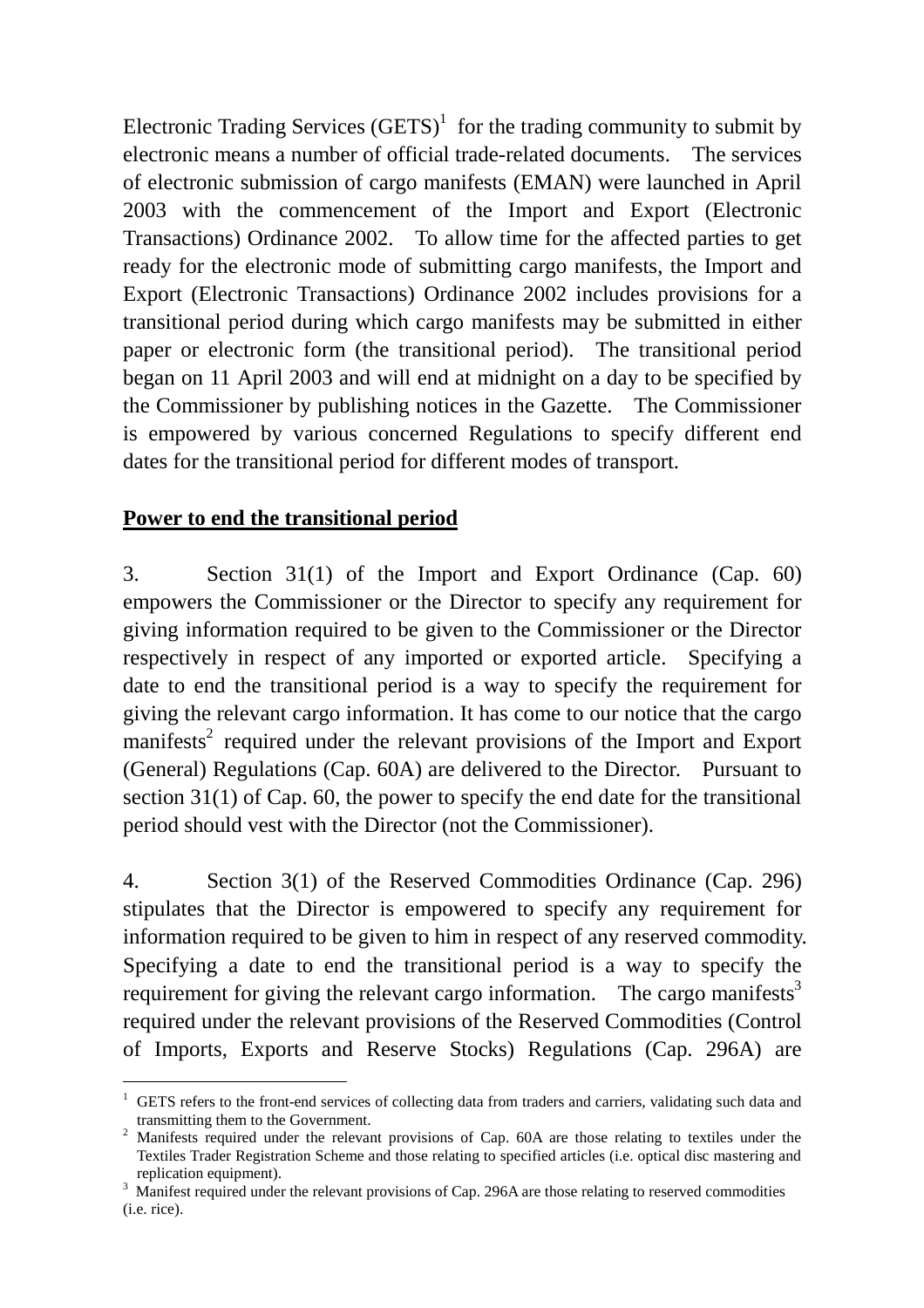delivered to the Director. Pursuant to section  $3(1)$  of Cap. 296, the power to specify the end date for the transitional period in relation to the submission of these manifests should vest with the Director (not the Commissioner).

5. Hence, we need to make amendments to the relevant empowering provisions of Cap. 60A and Cap. 296A by substituting the Director for the Commissioner, before notices may be published under these Regulations.

# **THE AMENDMENT REGULATIONS**

6. Regulations 6DAH(3) and 6H(2) of Cap. 60A empower the Commissioner to specify by notice published in the Gazette a date on which the transitional period shall end. The Import and Export (General) (Amendment) Regulation 2005 seeks to amend these provisions by substituting the Director for the Commissioner as the authority to publish the notice.

7. Regulation 26(3) of Cap. 296A empowers the Commissioner to specify by notice published in the Gazette a date on which the transitional period shall end. The Reserved Commodities (Control of Imports, Exports and Reserve Stocks)(Amendment) Regulation 2005 seeks to amend this provision by substituting the Director for the Commissioner as the authority to publish the notice.

8. The existing provisions being amended are at Annex C. C

## **LEGISLATIVE TIMETABLE**

9. The Amendment Regulations will be published in the Gazette on 25 November 2005. They will then be laid on the table of the Legislative Council (LegCo) for negative vetting on 30 November 2005.

## **IMPLICATIONS OF THE AMENDMENT REGULATIONS**

10. The Amendment Regulations have no economic, environmental, sustainability, financial and civil service implications. They are in conformity with the Basic Law, including the provisions concerning human rights. They will not affect the current binding effects of the principal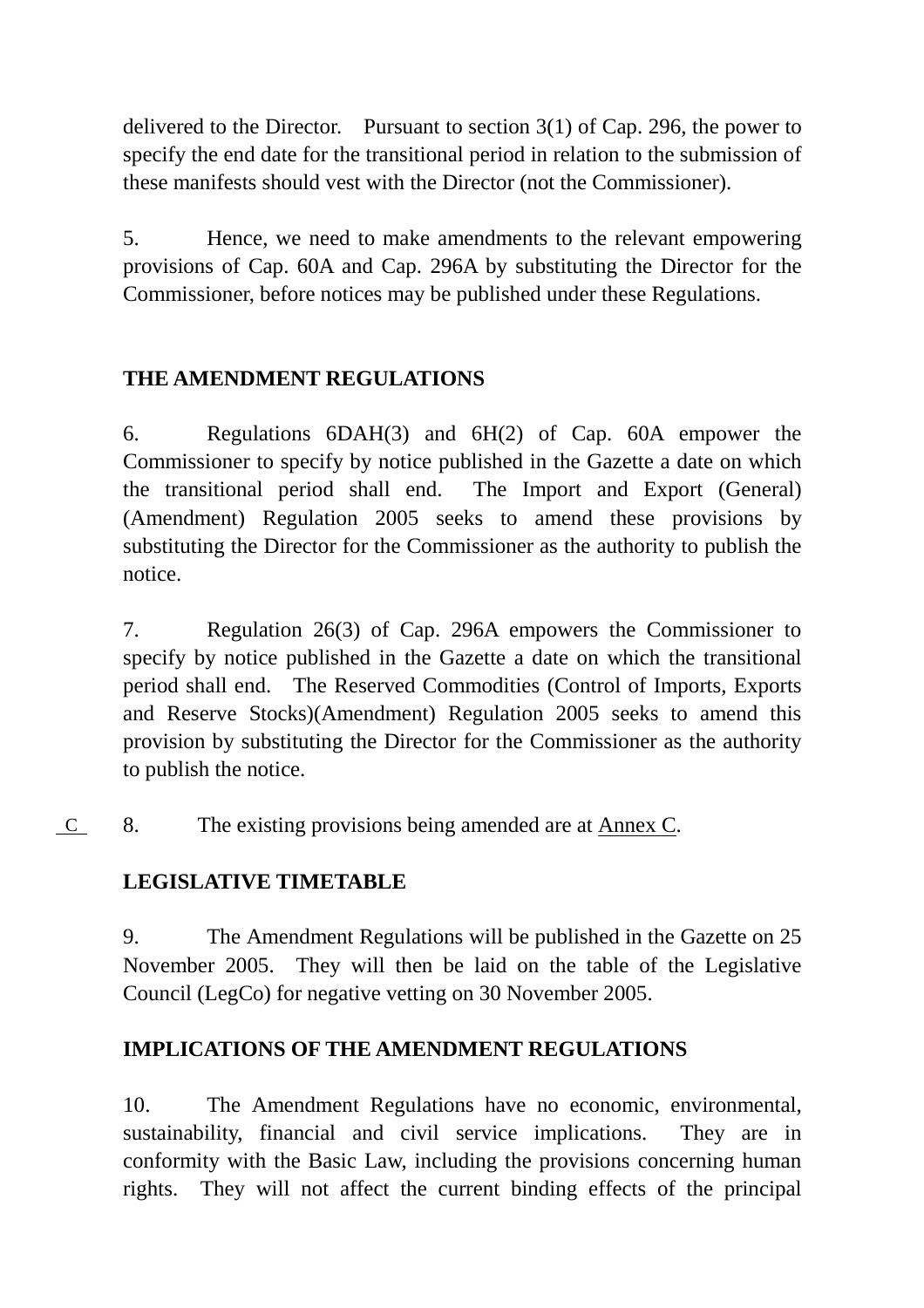legislation concerned and the regulations being amended.

## **PUBLIC CONSULTATION**

11. We have informed the LegCo Panel on Commerce and Industry of the legislative proposal.

## **BACKGROUND**

12. In the context of preparing the notices to end the transitional period for the submission in either paper or electronic form of air and rail cargo manifests in July 2004, it came to our notice that amendments need to be made to certain empowering provisions in Cap. 60A and Cap. 296A before notices can be made under these Regulations. That notwithstanding, our original plan to mandate the electronic submission of all air and rail cargo manifests starting from July 2004 was not compromised because the Commissioner published a notice to that effect under the Import and Export (Registration) Regulations (Cap.  $60E$ )<sup>4</sup>. We however undertook to amend the relevant empowering provisions in Cap. 60A and Cap. 296A as soon as possible. We so informed LegCo in May 2004 vide the LegCo Brief on the Import and Export Ordinance (Specification of Ending Date Under Section 42) Notice 2004 and the Import and Export (Registration) Regulations (Specification of Ending Date Under Regulation 15) Notice 2004.

# **ENQUIRIES**

 $\overline{a}$ 

13. Enquiries of this brief should be referred to Mr. David Leung, Principal Assistant Secretary for Commerce, Industry and Technology (Commerce and Industry), on telephone number 29187575.

<sup>4</sup> The notice is the Import and Export (Registration) Regulations (Specification of Ending Date under Regulation 15) Notice 2004 made under Cap. 60E. The Commissioner specified in the notice 16 July 2004 as the end date of the transitional period in respect of all cargoes imported and exported in the air and rail modes. The provisions under Cap. 60A and Cap. 296A provide that the requirements for the manifest to be delivered to the Director under these regulations will be deemed to have been complied with when the manifest required under Cap. 60E is submitted to the Commissioner electronically. In practice, when a carrier discharges his obligation under the relevant regulations of Cap. 60E by submitting an EMAN to the Commissioner, the manifest so submitted is sent by the EMAN system automatically to all concerned departments.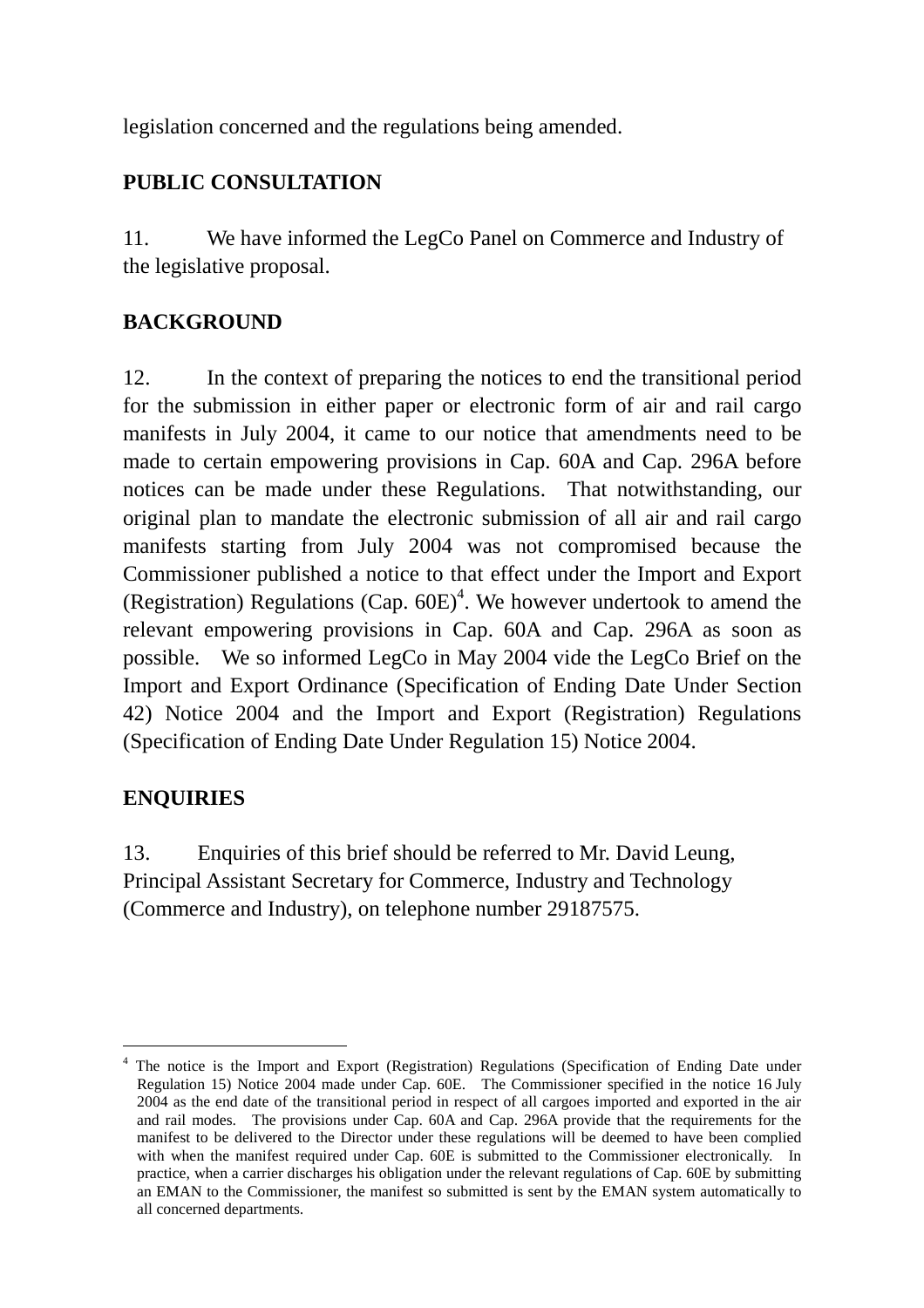**Commerce and Industry Branch Commerce, Industry and Technology Bureau November 2005**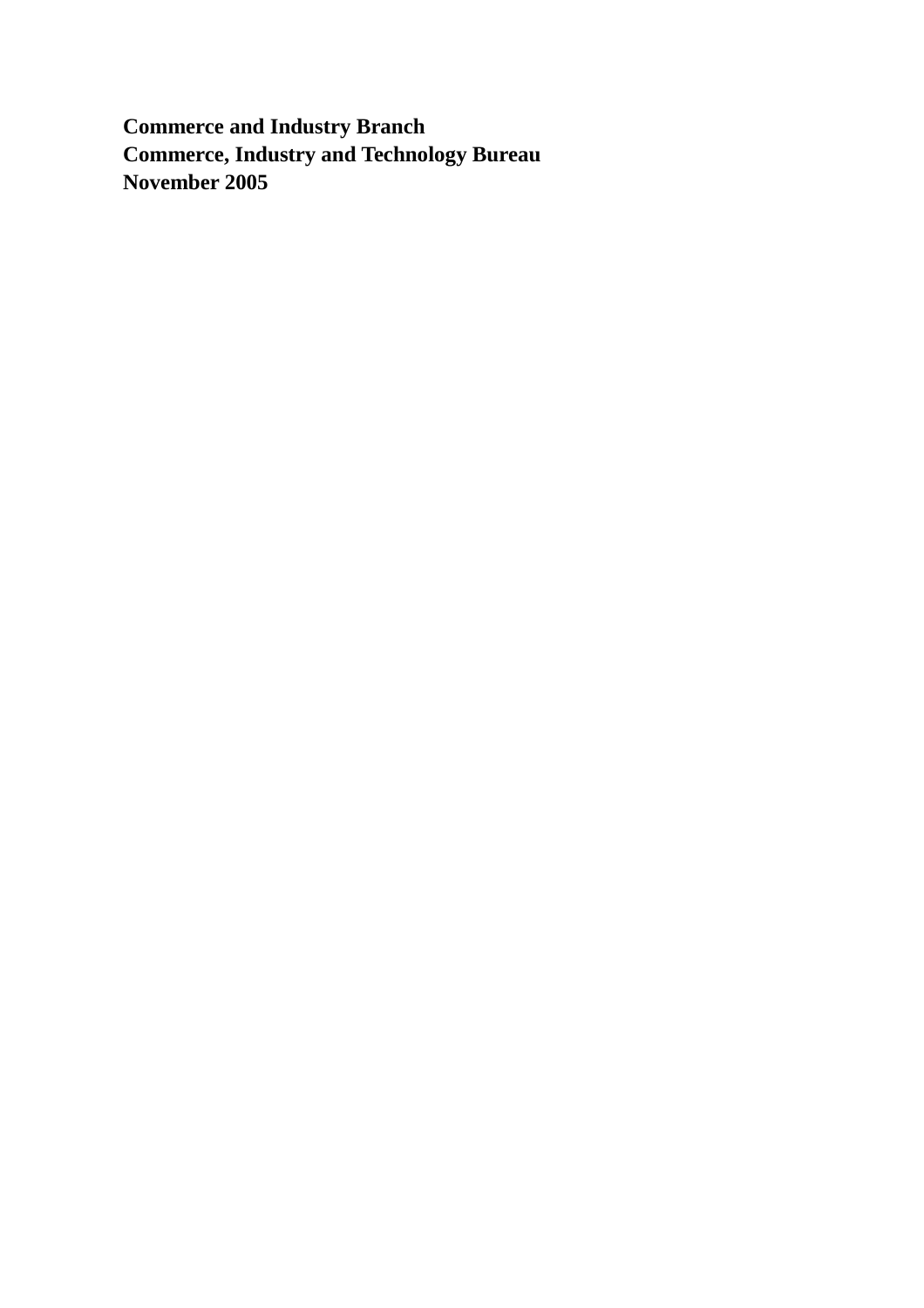# **IMPORT AND EXPORT (GENERAL)(AMENDMENT) REGULATION 2005 RESERVED COMMODITIES (CONTROL OF IMPORTS, EXPORTS AND RESERVE STOCKS)(AMENDMENT)REGULATION 2005: ANNEXES**

# Annex A:

Import and Export (General)(Amendment) Regulation 2005

# $A$ mex  $B$  :

Reserved Commodities (Control of Imports, Exports and Reserve Stocks)(Amendment)Regulation 2005

# Annex C:

R6DAH and 6H of Import and Export (General) Regulation and R26 of Reserved Commodities (Control of Imports, Exports and Reserve Stocks) Regulation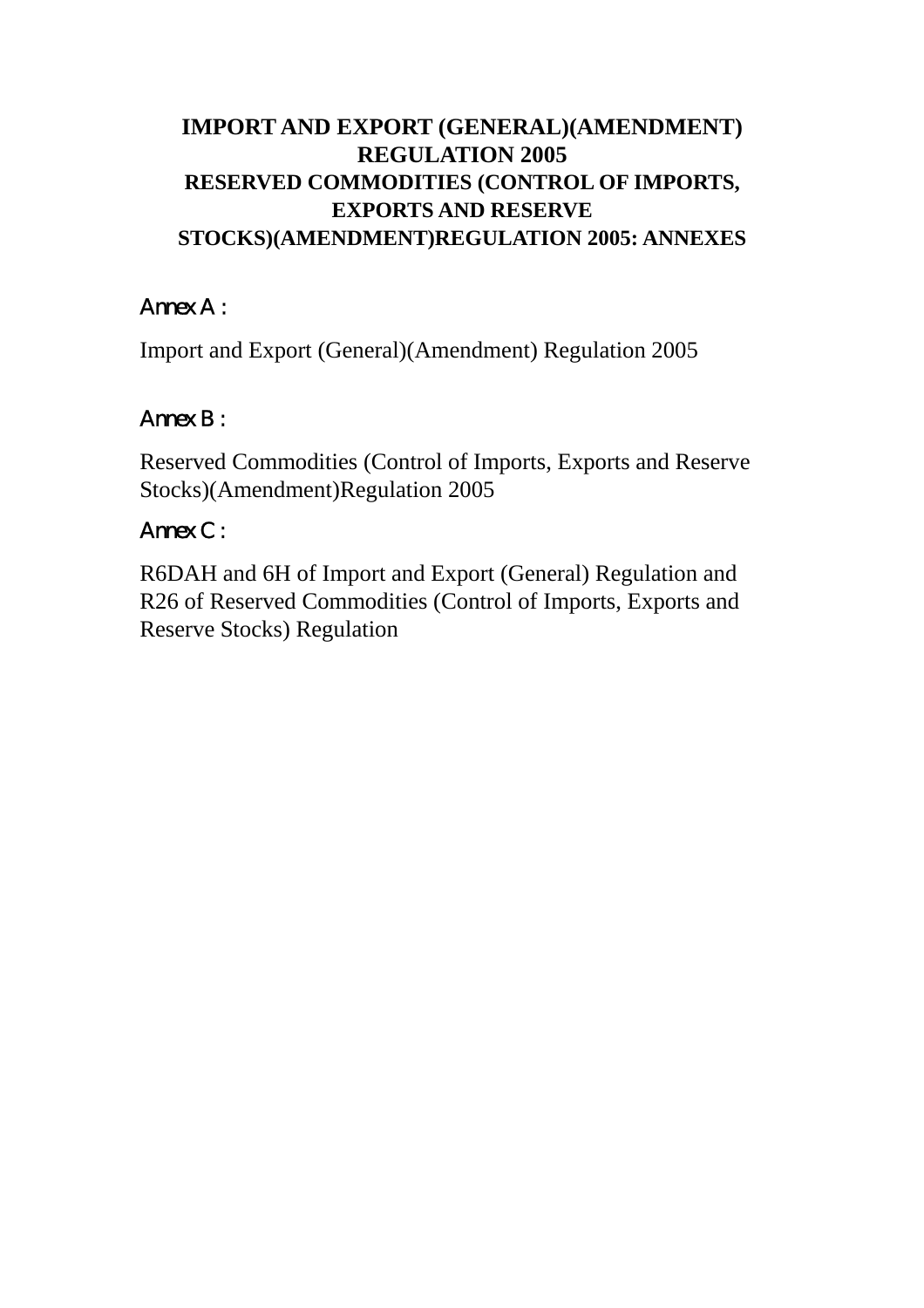# **IMPORT AND EXPORT (GENERAL)(AMENDMENT) REGULATION 2005**

(Made by the Chief Executive in Council under section 31(1) of the Import and Export Ordinance (Cap. 60) )

### **1. Commencement**

This Regulation shall come into operation on 25 January 2006.

### **2. Transitional**

Regulation 6DAH(3) of the Import and Export (General) Regulations (Cap.

60 sub. leg. A) is amended by repealing "Commissioner" and substituting "Director".

### **3. Transitional provisions apply in respect of specified period**

Regulation 6H(2) is amended by repealing "Commissioner" and substituting "Director".

Clerk to the Executive Council

COUNCIL CHAMBER

2005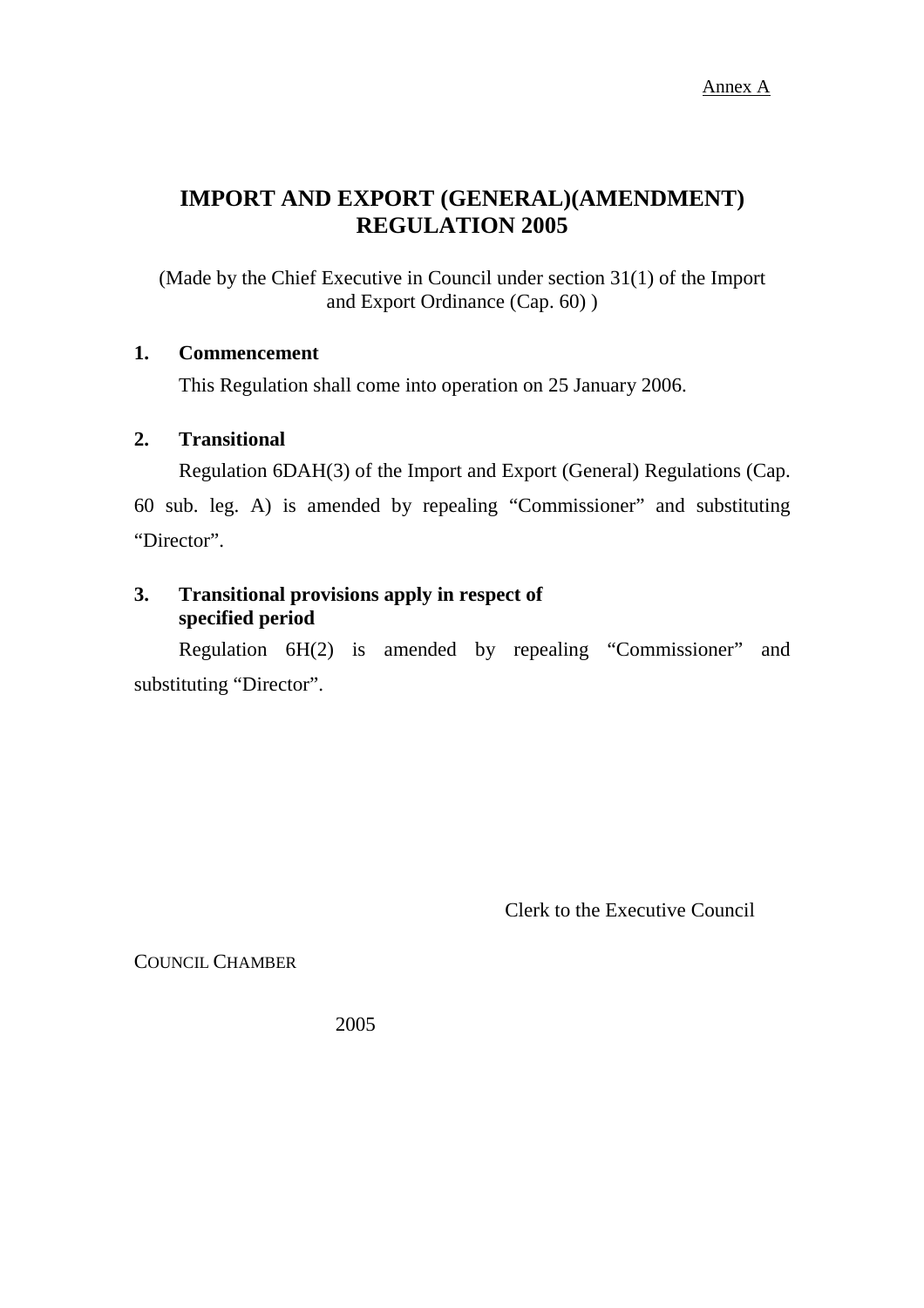#### **Explanatory Note**

At present, regulation 6DAH(3) of the Import and Export (General) Regulations (Cap. 60 sub. leg. A) ("principal Regulations") empowers the Commissioner of Customs and Excise, the Deputy Commissioner of Customs and Excise or any Assistant Commissioner of Customs and Excise ("Commissioner") to specify a date on which the period for the operation of regulation 6DAH(1) and (2) of the principal Regulations shall end. Regulation 6H(2) of the principal Regulations empowers the Commissioner to specify a date on which the period for the operation of the Eighth Schedule to the principal Regulations shall end. This Regulation amends regulations 6DAH(3) and 6H(2) of the principal Regulations so that the power to specify those dates will be given to the Director-General of Trade and Industry and any Deputy or Assistant Director-General of Trade and Industry.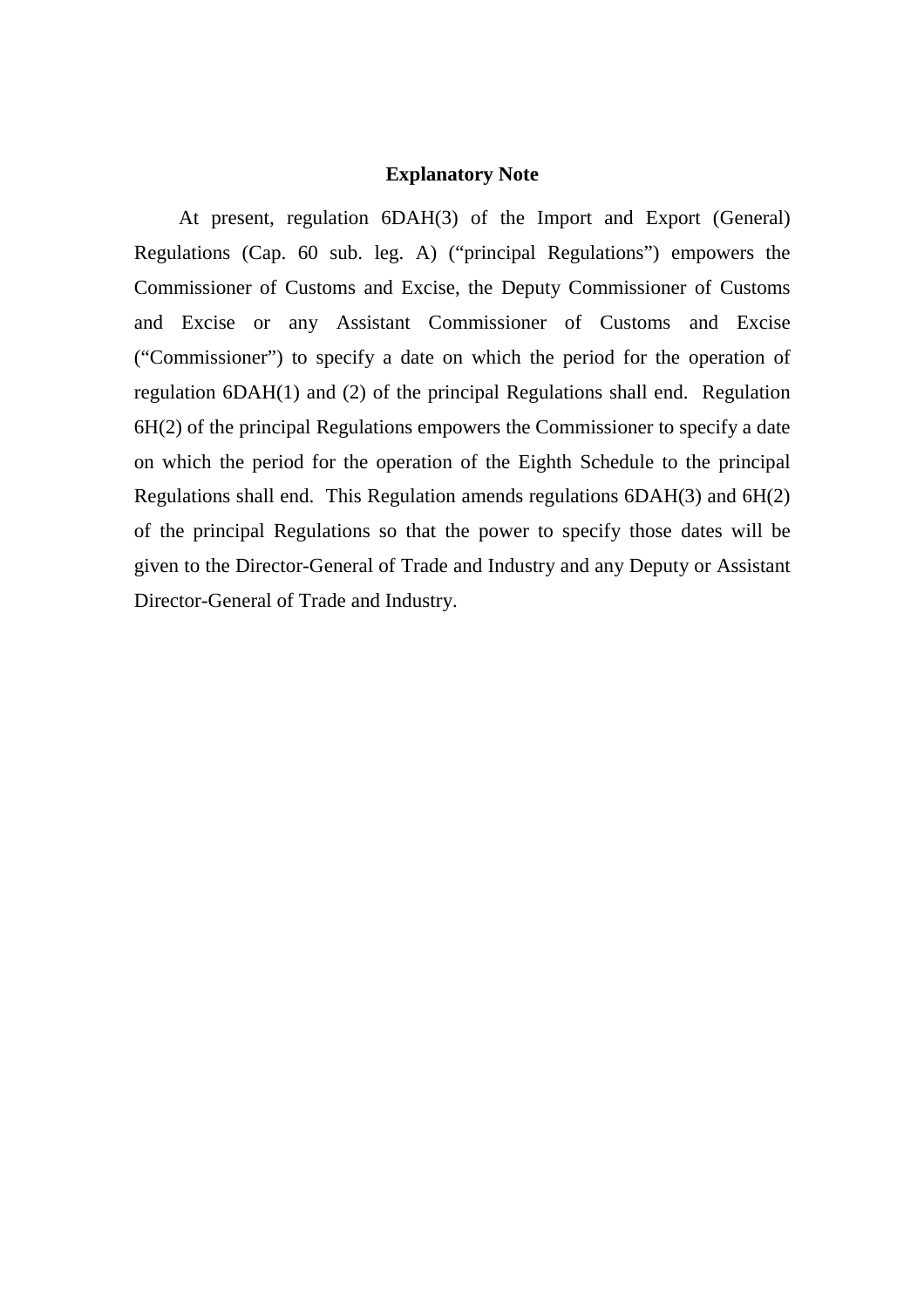## **RESERVED COMMODITIES (CONTROL OF IMPORTS, EXPORTS AND RESERVE STOCKS) (AMENDMENT) REGULATION 2005**

(Made by the Chief Executive in Council under section 3(1) of the Reserved Commodities Ordinance (Cap. 296))

#### **1. Commencement**

This Regulation shall come into operation on 25 January 2006.

#### **2. Transitional**

Regulation 26(3) of the Reserved Commodities (Control of Imports, Exports and Reserve Stocks) Regulations (Cap. 296 sub. leg. A) is amended by repealing "Commissioner" and substituting "Director".

Clerk to the Executive Council

COUNCIL CHAMBER

2005

#### **Explanatory Note**

At present, regulation 26(3) of the Reserved Commodities (Control of Imports, Exports and Reserve Stocks) Regulations (Cap. 296 sub. leg. A) ("principal Regulations") empowers the Commissioner of Customs and Excise, the Deputy Commissioner of Customs and Excise or any Assistant Commissioner of Customs and Excise to specify a date on which the period for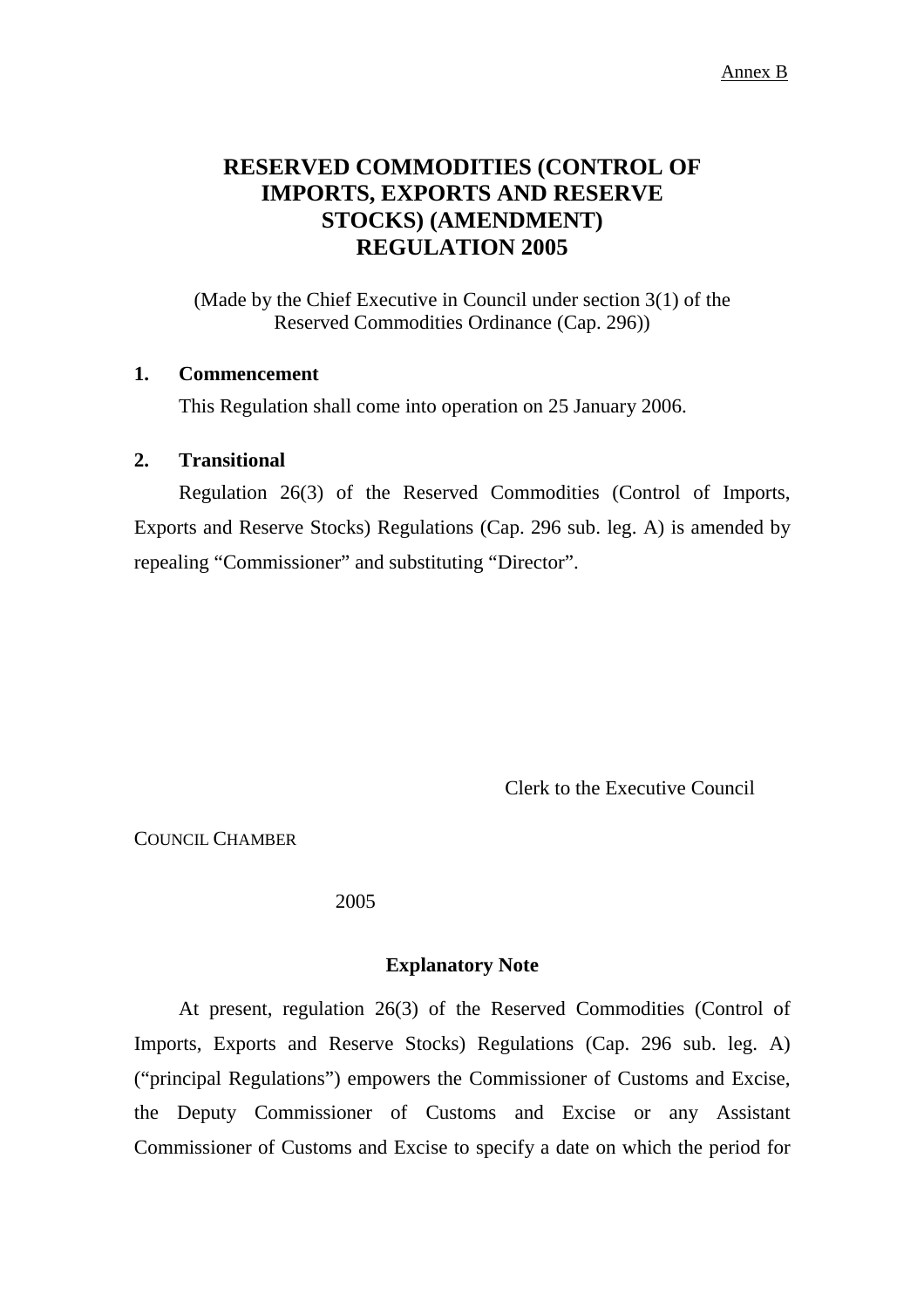the operation of regulation 26(2) of the principal Regulations shall end. This Regulation amends regulation 26(3) of the principal Regulations so that the power to specify that date will be given to the Director-General of Trade and Industry and any Deputy or Assistant Director-General of Trade and Industry.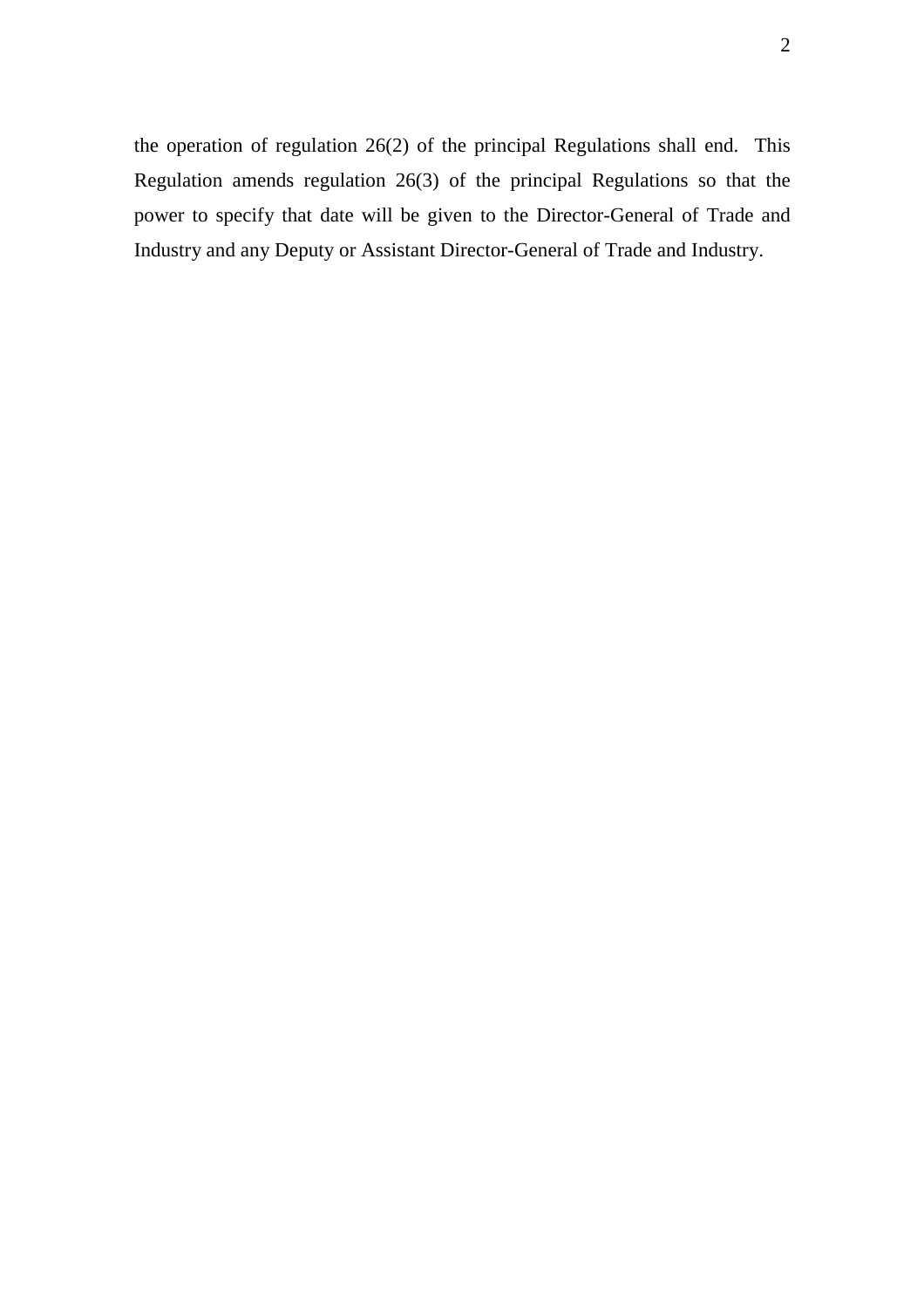| Chapter:    | 60A  | <b>IMPORT AND EXPORT</b><br>(GENERAL) REGULATIONS | Gazette<br>Number | Version<br>Date |
|-------------|------|---------------------------------------------------|-------------------|-----------------|
|             |      |                                                   |                   |                 |
| Regulation: | 6DAH | Transitional                                      | L.N. 248 of 2003  | 08/01/2004      |

(1) For the purposes of this Part, any provision of regulations 6DAC and 6DAE requiring that a copy or extract of a manifest delivered under those regulations be delivered by using services provided by a specified body shall, in respect of the period specified in paragraph (3), but subject to any determination made under section  $32A(2)(a)$  of the Ordinance or notice published under section 32B(2) of the Ordinance, be construed as requiring that the copy or extract be delivered either in paper form or by using services provided by a specified body.

(2) Where a copy or extract of a manifest is delivered in paper form during the period specified in paragraph (3), the import carrier or export carrier (as the case may be) shall, in addition to complying with other requirements under regulation 6DAC or 6DAE, deliver to the Director such copy or extract duly certified by the import carrier or export carrier (as the case may be) as a true copy or extract of the manifest, failing which the requirements under regulation  $\text{6DAC}(2)(b)(ii)$  or  $\text{6DAE}(2)(b)$  shall not be regarded as having been complied with.

(3) The period specified for the purposes of paragraphs (1) and (2) is the period beginning with the commencement\* of section 4 of Schedule 1 to the Import and Export (Facilitation) Ordinance 2003 (33 of 2003) and ending at midnight on a date to be specified by the Commissioner for the purposes of this paragraph by notice published in the Gazette.

(4) A notice published under paragraph (3) may specify different dates in relation to different classes of persons or information.

(5) A notice published under paragraph (3) is subsidiary legislation.

\_\_\_\_\_\_\_\_\_\_\_\_\_\_\_\_\_\_\_\_\_\_\_\_\_\_\_\_\_\_\_\_\_\_\_\_\_\_\_\_\_\_\_\_\_\_\_\_\_\_\_\_\_\_\_\_\_\_\_\_\_\_\_\_\_\_\_\_\_

(Part VB added 33 of 2003 s. 2)

#### **Note:**

#### **\* Commencement date: 8 January 2004.**

| Chapter:    | 60A | <b>IMPORT AND EXPORT</b><br>(GENERAL) REGULATIONS               | Gazette<br>Number | Version<br>Date |
|-------------|-----|-----------------------------------------------------------------|-------------------|-----------------|
|             |     |                                                                 |                   |                 |
| Regulation: | 6H  | Transitional provisions apply in respect of<br>specified period | L.N. 93 of 2003   | 30/05/2003      |

(1) In respect of the period specified in paragraph (2), the Eighth Schedule has effect.

(2) The period specified for the purpose of paragraph (1) is the period beginning with the commencement of the Import and Export (General) (Amendment) (No. 2) Regulation 2003 (L.N. 93 of 2003) and ending at midnight on a date to be specified by the Commissioner for the purposes of this paragraph by notice published in the Gazette.

(3) A notice published under paragraph (2) may specify different dates in relation to different classes of persons or textiles.

(4) A notice published under paragraph (2) is subsidiary legislation.

(L.N. 93 of 2003)